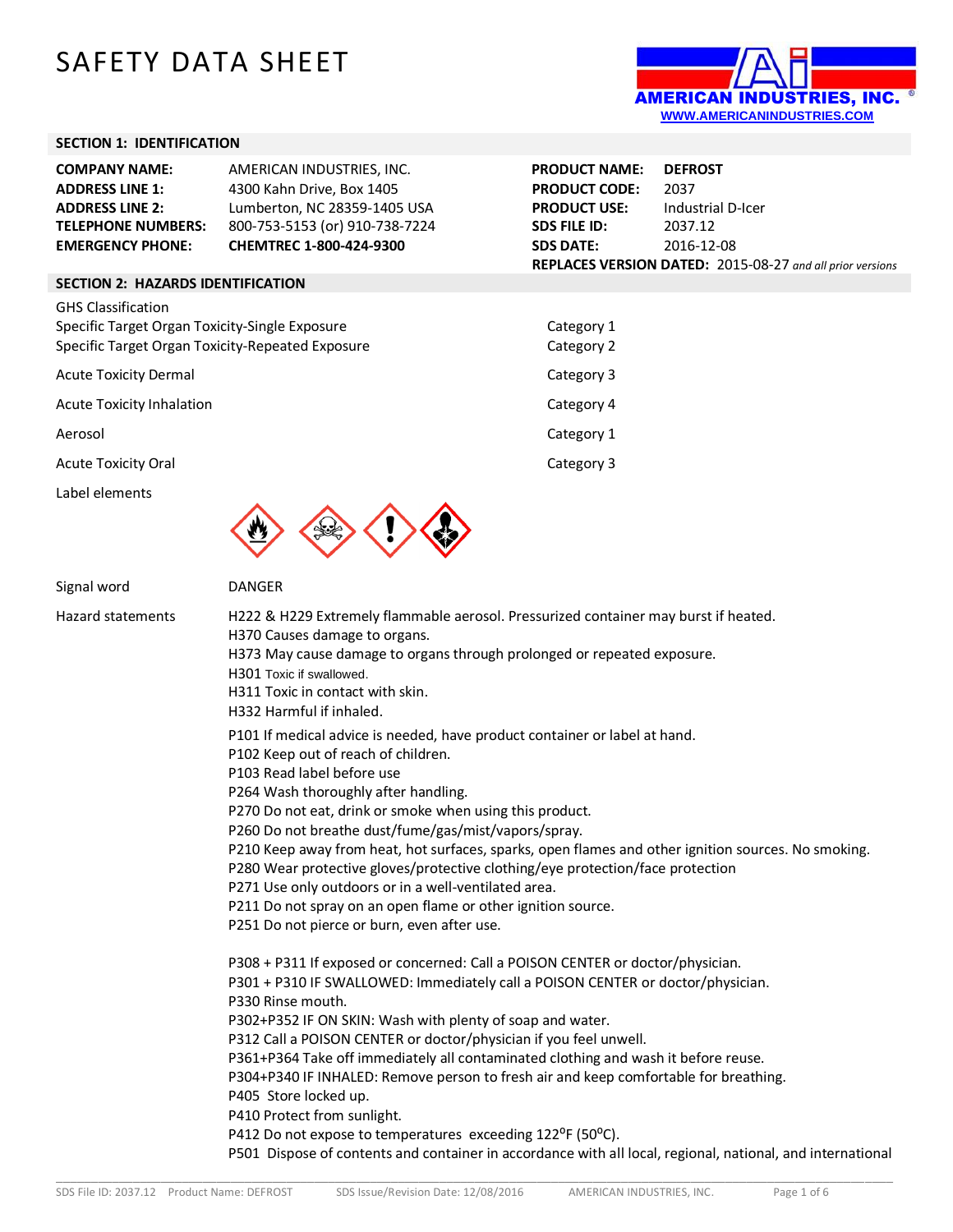regulations.

#### **SECTION 3: COMPOSITION/INFORMATION ON INGREDIENTS**

| Chemical name   | CAS number     | <u>%</u> |
|-----------------|----------------|----------|
| Methanol        | 67-56-1        | 65-85    |
| Ethylene Glycol | $107 - 21 - 1$ | 20-40    |
| CO <sub>2</sub> | 124-38-9       | $1 - 5$  |

# **SECTION 4: FIRST AID MEASURES**

| Inhalation   | Remove source of exposure or move person to fresh air and keep comfortable for breathing. If<br>exposed/feel unwell/concerned: Call a POISON CENTER/doctor. Eliminate all ignition sources if safe to do<br>SO.                                                                                                                                                                                                                  |
|--------------|----------------------------------------------------------------------------------------------------------------------------------------------------------------------------------------------------------------------------------------------------------------------------------------------------------------------------------------------------------------------------------------------------------------------------------|
| Skin contact | Take off immediately all contaminated clothing, shoes and leather goods (e.g. watchbands, belts). Gently<br>blot or brush away excess product. Wash with plenty of lukewarm, gently flowing water for a duration of<br>15-20 minutes. Call a POISON CENTER/doctor if you feel unwell. Store contaminated clothing under water<br>and wash before reuse or discard.                                                               |
| Eye contact  | Remove source of exposure or move person to fresh air. Rinse eyes cautiously with lukewarm, gently<br>flowing water for several minutes, while holding the eyelids open. Remove contact lenses, if present and<br>easy to do. Continue rinsing for a duration of 15-20 minutes. Take care not to rinse contaminated water<br>into the unaffected eye or onto the face. If eye irritation persists: Get medical advice/attention. |
| Ingestion    | Rinse mouth. Do NOT induce vomiting. Immediately call a POISON CENTER/doctor/. If vomiting occurs<br>naturally, lie on your side, in the recovery position. Never give anything by mouth to an unconscious or<br>convulsing victim. Keep person warm and quiet.                                                                                                                                                                  |

## **SECTION 5: FIRE-FIGHTING MEASURES**

| Suitable extinguishing<br>media                                        | Use water, fog, dry chemical, or carbon dioxide. Carbon dioxide can displace oxygen. Use caution when<br>applying carbon dioxide in confined spaces. Simultaneous use of foam and water on the same surface is to<br>be avoided as water destroys the foam.                                                                                                                                         |
|------------------------------------------------------------------------|-----------------------------------------------------------------------------------------------------------------------------------------------------------------------------------------------------------------------------------------------------------------------------------------------------------------------------------------------------------------------------------------------------|
| Unsuitable extinguishing<br>media                                      | Water may be ineffective but can be used to cool containers exposed to heat or flame.                                                                                                                                                                                                                                                                                                               |
| Specific hazards arising<br>from the chemical                          | Contents under pressure. Keep away from ignition sources and open flames. Exposure of containers to<br>extreme heat and flames can cause them to rupture often with violent force. Aerosol cans may rupture<br>when heated. Heated cans may burst. In fire, will decompose to carbon dioxide, carbon monoxide.                                                                                      |
| Special protective<br>equipment and<br>precautions for<br>firefighters | Wear protective pressure self-contained breathing apparatus (SCBA) and full turnout gear.<br>Care should always be exercised in dust/mist areas.                                                                                                                                                                                                                                                    |
| Fire-fighting procedures                                               | Isolate immediate hazard area and keep unauthorized personnel out. Stop spill/release if it can be done<br>safely. Move undamaged containers from immediate hazard area if it can be done safely. Water spray may<br>be useful in minimizing or dispersing vapors and to protect personnel. Dispose of fire debris and<br>contaminated extinguishing water in accordance with official regulations. |

| <b>SECTION 6: ACCIDENTAL RELEASE MEASURES</b> |                                                                                                                                                                                                                                                                                                                                                                                                                                                                                      |
|-----------------------------------------------|--------------------------------------------------------------------------------------------------------------------------------------------------------------------------------------------------------------------------------------------------------------------------------------------------------------------------------------------------------------------------------------------------------------------------------------------------------------------------------------|
| Emergency procedures                          | Flammable/combustible material.<br>ELIMINATE all ignition sources (no smoking, flares, sparks, or flames in immediate area). Stay upwind; keep<br>out of low areas. Immediately turn off or isolate any source of ignition. Keep unnecessary people away;<br>isolate hazard area and deny entry. Do not touch or walk through spilled material. Clean up immediately.<br>Use absorbent sweeping compound to soak up material and put into suitable container for proper<br>disposal. |
| Personal precautions                          | ELIMINATE all ignition sources (no smoking, flares, sparks, or flames in immediate area). Use explosion<br>proof equipment. Avoid breathing vapor. Avoid contact with skin, eye or clothing. Do not touch damaged<br>containers or spilled materials unless wearing appropriate protective clothing.                                                                                                                                                                                 |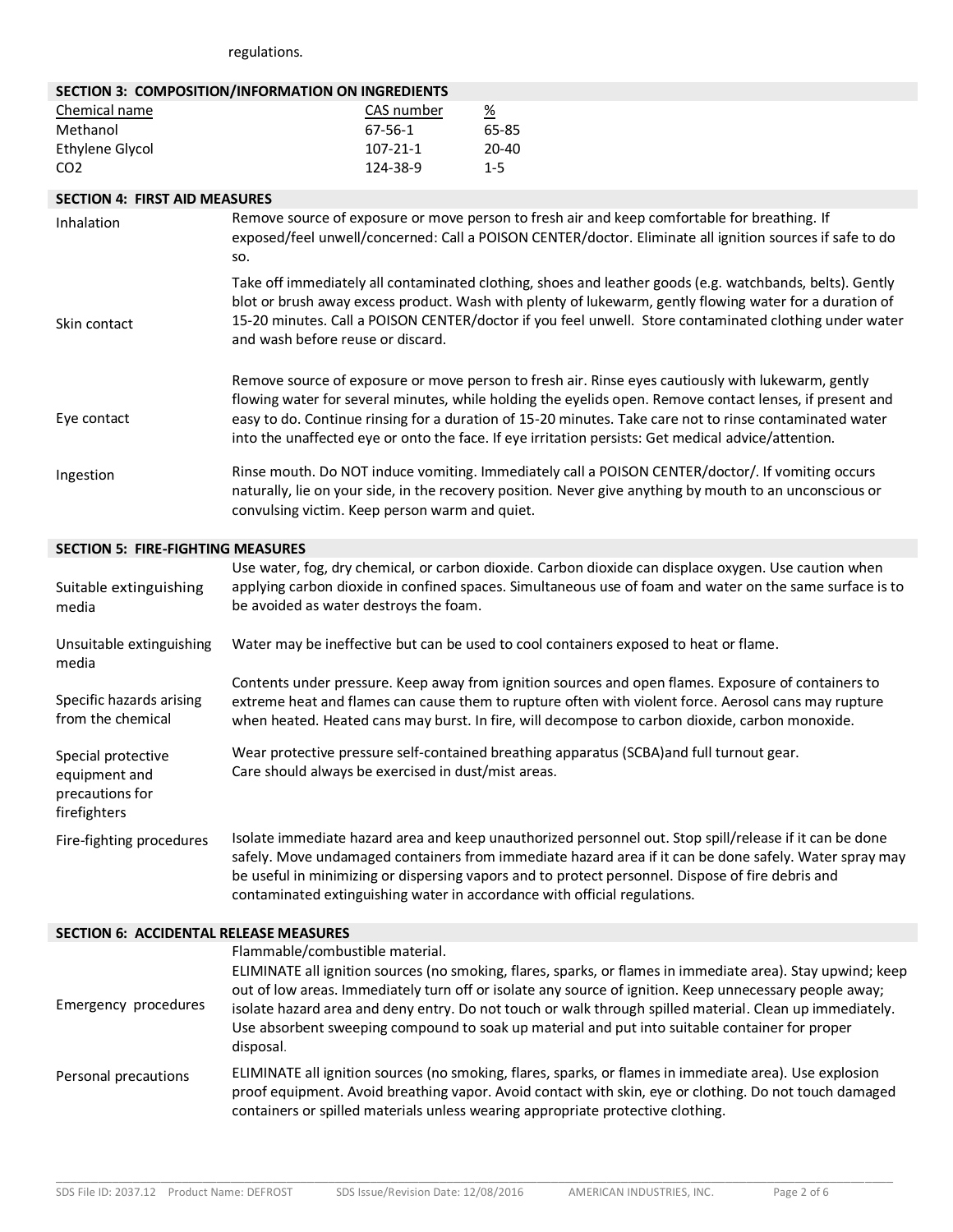| Environmental<br>precautions           | Stop spill/release if it can be done safely. Prevent spilled material from entering sewers, storm drains,<br>other unauthorized drainage systems and natural waterways by using sand, earth, or other appropriate<br>barriers.                                                                                                                                                                                                                                                                                                                                                                                                                                                                                                                                                                                                |
|----------------------------------------|-------------------------------------------------------------------------------------------------------------------------------------------------------------------------------------------------------------------------------------------------------------------------------------------------------------------------------------------------------------------------------------------------------------------------------------------------------------------------------------------------------------------------------------------------------------------------------------------------------------------------------------------------------------------------------------------------------------------------------------------------------------------------------------------------------------------------------|
| Recommended<br>equipment               | Positive pressure, full-face piece self-contained breathing apparatus(SCBA), or positive pressure supplied<br>air respirator with escape SCBA (NIOSH approved).                                                                                                                                                                                                                                                                                                                                                                                                                                                                                                                                                                                                                                                               |
| <b>SECTION 7: HANDLING AND STORAGE</b> |                                                                                                                                                                                                                                                                                                                                                                                                                                                                                                                                                                                                                                                                                                                                                                                                                               |
| Precautions for safe<br>handling       | For industrial and institutional use only. For use by trained personnel only. Keep away from children. Wash<br>hands after use. Do not get in eyes, on skin or on clothing. Do not breathe vapors or mists. Use good<br>personal hygiene practices. Eating, drinking and smoking in work areas is prohibited. Remove<br>contaminated clothing and protective equipment before entering eating areas. Eyewash stations and<br>showers should be available in areas where this material is used and stored.                                                                                                                                                                                                                                                                                                                     |
| Ventilation<br>Requirements            | Use only with adequate ventilation to control air contaminants to their exposure limits. The use of local<br>ventilation is recommended to control emissions near the source.                                                                                                                                                                                                                                                                                                                                                                                                                                                                                                                                                                                                                                                 |
| Conditions for safe<br>storage         | Keep container(s) tightly closed and properly labeled. Store in cool, dry, well-ventilated areas away from<br>heat, direct sunlight and incompatibilities. Store in approved containers and protect against physical<br>damage. Keep containers securely sealed when not in use. Indoor storage should meet OSHA standards<br>and appropriate fire codes. Containers that have been opened must be carefully resealed to prevent<br>leakage. Empty container retain residue and may be dangerous.<br>Do not cut, drill, grind, weld, or perform similar operations on or near containers. Do not pressurize<br>containers to empty them. Ground all structures, transfer containers and equipment to conform to the<br>national electrical code. Use procedures that prevent static electrical sparks. Static electricity may |

#### **SECTION 8: EXPOSURE CONTROLS/PERSONAL PROTECTION**

| Component                                                                                                                                                                                                                                                                                                                                                                                                                                                                                                                                                                | <b>OSHA</b><br>TWA<br>(ppm) | <b>OSHA</b><br>TWA<br>(mg/m3) | <b>OSHA</b><br><b>Tables</b><br>Z1,2,3 | <b>NIOSH</b><br>TWA<br>(ppm) | <b>NIOSH</b><br><b>TWA</b><br>(mgm3) | <b>NIOSH</b><br><b>STEL</b><br>(ppm) | <b>NIOSH</b><br><b>STEL</b><br>(mg/m3) | <b>ACGIH</b><br>TWA<br><u>(ppm)</u> | <b>ACGIH</b><br>TWA<br>(mg/m3) | <b>ACGIH</b><br>STEL<br>(ppm) | <b>ACGIH</b><br><b>STEL</b><br>$\frac{mg}{m3}$ |
|--------------------------------------------------------------------------------------------------------------------------------------------------------------------------------------------------------------------------------------------------------------------------------------------------------------------------------------------------------------------------------------------------------------------------------------------------------------------------------------------------------------------------------------------------------------------------|-----------------------------|-------------------------------|----------------------------------------|------------------------------|--------------------------------------|--------------------------------------|----------------------------------------|-------------------------------------|--------------------------------|-------------------------------|------------------------------------------------|
| CO <sub>2</sub>                                                                                                                                                                                                                                                                                                                                                                                                                                                                                                                                                          | 5000                        | 9000                          | 1                                      | 5000                         | 9000                                 | 30000                                | 54000                                  | 5000                                | 9000                           | 30000                         | 54000                                          |
| Ethylene<br>Glycol                                                                                                                                                                                                                                                                                                                                                                                                                                                                                                                                                       |                             |                               |                                        |                              |                                      |                                      |                                        |                                     |                                |                               | C <sub>100</sub>                               |
| Methanol                                                                                                                                                                                                                                                                                                                                                                                                                                                                                                                                                                 | 200                         | 260                           | 1                                      | 200                          | 260                                  | 250                                  | 325                                    | 200                                 | 262                            | 250                           | 328                                            |
| Eye/face protection<br>Chemical goggles, safety glasses with side shields or vented/splash proof goggles. Contact lenses may<br>absorb irritants. Particles may adhere to lenses and cause corneal damage.                                                                                                                                                                                                                                                                                                                                                               |                             |                               |                                        |                              |                                      |                                      |                                        |                                     |                                |                               |                                                |
| Wear gloves, long sleeved shirt, long pants and other protective clothing as required to minimize skin<br>contact. Use of gloves approved to relevant standards made from the following materials may provide<br>suitable chemical protection: PVC, neoprene or nitrile rubber gloves. Suitability and durability of a glove is<br>Skin protection<br>dependent on usage, e.g. frequency and duration of contact, chemical resistance of glove material, glove<br>thickness, dexterity. Always seek advice from glove suppliers. Contaminated gloves should be replaced. |                             |                               |                                        |                              |                                      |                                      |                                        |                                     |                                |                               |                                                |

accumulate and create a fire hazard. Store at temperatures below 120°F (49°C).

Chemical-resistant clothing is recommended to avoid prolonged contact. Avoid unnecessary skin contact. Respiratory protection If engineering controls do not maintain airborne concentrations to a level which is adequate to protect worker, a respiratory protection program that meets or is equivalent to OSHA 29 CFR 1910.134 and ANSI Z88.2 should be followed. Check with respiratory protective equipment suppliers. Where air-filtering respirators are suitable, select an appropriate combination of mask and filter. Select a filter suitable for combined particulate/organic gases and vapors. When spraying more than one half can continuously or

\_\_\_\_\_\_\_\_\_\_\_\_\_\_\_\_\_\_\_\_\_\_\_\_\_\_\_\_\_\_\_\_\_\_\_\_\_\_\_\_\_\_\_\_\_\_\_\_\_\_\_\_\_\_\_\_\_\_\_\_\_\_\_\_\_\_\_\_\_\_\_\_\_\_\_\_\_\_\_\_\_\_\_\_\_\_\_\_\_\_\_\_\_\_\_\_\_\_\_\_\_\_\_\_\_\_\_\_\_\_\_\_\_\_\_\_\_\_\_\_

#### **SECTION 9: PHYSICAL AND CHEMICAL PROPERTIES**

| Appearance  | Aerosol |
|-------------|---------|
| Flash point | N/A     |

more than one can consecutively, use NIOSH approved respirator.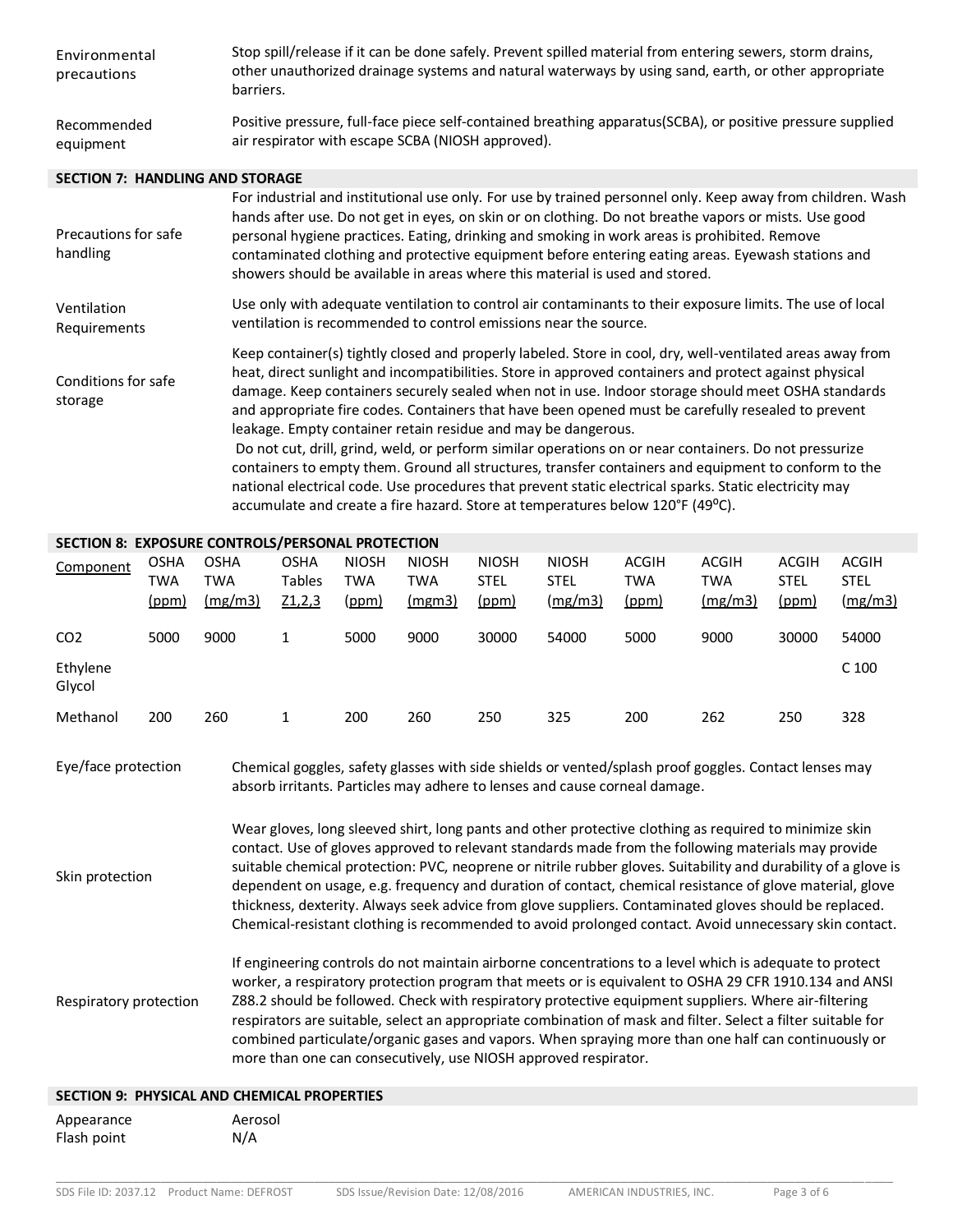| Density                 | 7.28363 lb/gal               |
|-------------------------|------------------------------|
| Density VOC             | 4.86110 lb/gal               |
| % VOC                   | 66.74000%                    |
| <b>VOC Actual</b>       | 4.86110 lb/gal               |
| <b>VOC Actual</b>       | 582.50513 g/l                |
| <b>VOC Regulatory</b>   | 4.86110 lb/gal               |
| <b>VOC Regulatory</b>   | 582.50513 g/l                |
| Flammability            | Flashpoint below 73°F (23°C) |
| Low boiling point       | N/A                          |
| High boiling point      | N/A                          |
| <b>Freezing Point</b>   | N/A                          |
| Decomposition Pt        | N/A                          |
| Lower Explosion Level   | N/A                          |
| Upper Explosion Level   | N/A                          |
| рH                      | N/A                          |
| Solubility in water     | N/A                          |
| Vapor density           | Slower than ether            |
| Viscosity               | N/A                          |
| <b>Evaporation Rate</b> | Slower than ether            |

## **SECTION 10: STABILITY AND REACTIVITY**

| Chemical stability                  | Stable                                                         |
|-------------------------------------|----------------------------------------------------------------|
| Hazardous<br>Polymerization         | Will not occur.                                                |
| Conditions to avoid                 | High temperatures.                                             |
| Hazardous<br>decomposition products | In fire, will decompose to carbon monoxide and carbon dioxide. |
| Incompatible materials              | None known.                                                    |

# **SECTION 11: TOXICOLOGICAL INFORMATION**

| Skin contact                                           | Overexposure will cause defatting of skin.                                                                                                                                                                   |
|--------------------------------------------------------|--------------------------------------------------------------------------------------------------------------------------------------------------------------------------------------------------------------|
| Eye contact                                            | Overexposure will cause redness and burning sensation.                                                                                                                                                       |
| Respiratory or Skin<br>Sensitization                   | No data available.                                                                                                                                                                                           |
| Specific target organ<br>toxicity-Single Exposure      | Causes damage to organs                                                                                                                                                                                      |
| Specific Target Organ<br>Toxicity-Repeated<br>Exposure | May cause damage to organs through prolonged or repeated exposure.                                                                                                                                           |
| <b>Aspiration Hazard</b>                               | No data available.                                                                                                                                                                                           |
| <b>Acute Toxicity</b>                                  | Inhalation: effect of overexposure include irritation of respiratory tract, headache, dizziness, nausea, and<br>loss of coordination. Extreme overexposure may result in unconsciousness and possibly death. |
| <b>Germ Cell Mutagenicity</b>                          | No data available.                                                                                                                                                                                           |
| <b>Reproductive Toxicity</b>                           | No data available.                                                                                                                                                                                           |
| Carcinogenicity                                        | No data available.                                                                                                                                                                                           |

\_\_\_\_\_\_\_\_\_\_\_\_\_\_\_\_\_\_\_\_\_\_\_\_\_\_\_\_\_\_\_\_\_\_\_\_\_\_\_\_\_\_\_\_\_\_\_\_\_\_\_\_\_\_\_\_\_\_\_\_\_\_\_\_\_\_\_\_\_\_\_\_\_\_\_\_\_\_\_\_\_\_\_\_\_\_\_\_\_\_\_\_\_\_\_\_\_\_\_\_\_\_\_\_\_\_\_\_\_\_\_\_\_\_\_\_\_\_\_\_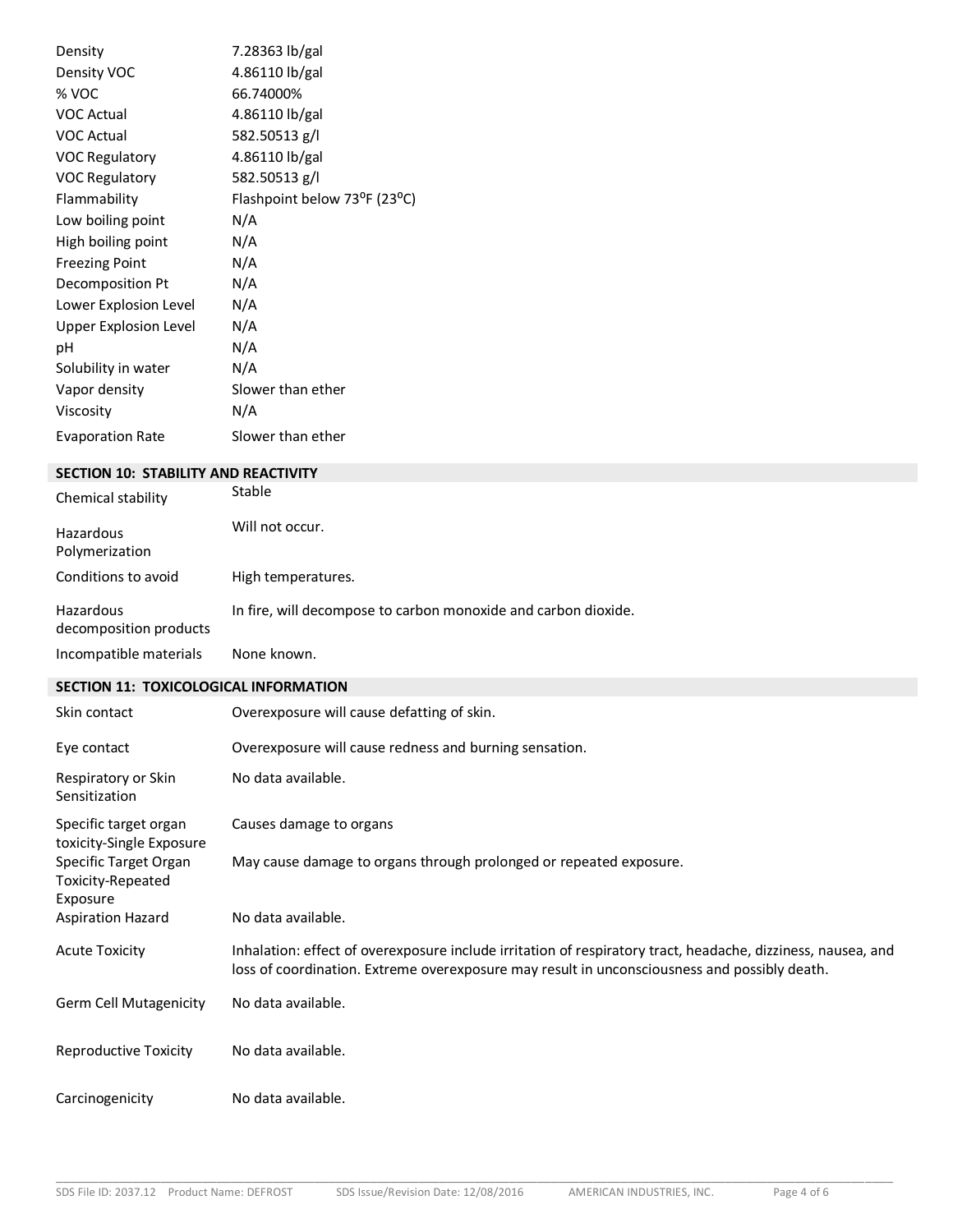| 67-56-1<br>Methanol                                    | LC50 (rat): 64000 ppm (4-hour exposure) (14, confirmed)<br>LC50 (oral, rat): 5628 mg/kg (14, unconfirmed)<br>LD50 (oral, 14 day old rat): 5850 mg/kg (cited as 7.4 mL/kg) (15))<br>LD50 (oral, young adult rat): 10280 mg/kg (cited as 13 mL/kg) (15)<br>LD50 (oral, monkey): 3000 mg/kg (1/1 animal died) (16)<br>LD50 (dermal, rabbit): 15800 mg/kg (cited as 20 m/L/kg) (17 citing unpublished information)                                                                                                                                                                                                                                       |                                       |                                                                                                                                                             |
|--------------------------------------------------------|------------------------------------------------------------------------------------------------------------------------------------------------------------------------------------------------------------------------------------------------------------------------------------------------------------------------------------------------------------------------------------------------------------------------------------------------------------------------------------------------------------------------------------------------------------------------------------------------------------------------------------------------------|---------------------------------------|-------------------------------------------------------------------------------------------------------------------------------------------------------------|
| $107 - 21 - 1$<br><b>Ethylene Glycol</b>               | LD50 (oral, rat): 5.89 g/kg); 8.54 g/kg; 13g/kg (5)<br>LD50 (oral, mouse): 7.5 g/kg; 15.28 g/kg (5,6)<br>LD50 (oral, guinea pig): 6.6 g/kg; 11.0 g/kg (5)<br>LD50 (oral, rabbit): 5.0 g/kg (5)<br>LD50 (dermal, rabbit): 9.5 g/kg (6)                                                                                                                                                                                                                                                                                                                                                                                                                |                                       |                                                                                                                                                             |
| Potential health effects-Miscellaneous:                |                                                                                                                                                                                                                                                                                                                                                                                                                                                                                                                                                                                                                                                      |                                       |                                                                                                                                                             |
| $67 - 56 - 1$<br>Methanol                              | Increased susceptibility to the effects of this material may be observed in people with preexisting disease<br>of any of the following: eyes, kidneys, liver, skin. Excessive human exposure to methanol may lead to:<br>fatigue, headache, anesthetic, neurologic effects, and visual difficulties including blindness or death.<br>Recurrent overexposure may result in liver and kidney injury. Has been toxic to the fetus in laboratory<br>animals at doses that are toxic to the mother. Ingestion may cause any of the following: blindness. Eye<br>contact may cause any of the following: conjunctivitis, mild irritation, corneal opacity. |                                       |                                                                                                                                                             |
| <b>SECTION 12: ECOLOGICAL INFORMATION</b>              |                                                                                                                                                                                                                                                                                                                                                                                                                                                                                                                                                                                                                                                      |                                       |                                                                                                                                                             |
| Toxicity                                               | No data available.                                                                                                                                                                                                                                                                                                                                                                                                                                                                                                                                                                                                                                   |                                       |                                                                                                                                                             |
| Persistence and<br>degradability                       | No data available.                                                                                                                                                                                                                                                                                                                                                                                                                                                                                                                                                                                                                                   |                                       |                                                                                                                                                             |
| Bioaccumulative<br>potential                           | No data available.                                                                                                                                                                                                                                                                                                                                                                                                                                                                                                                                                                                                                                   |                                       |                                                                                                                                                             |
| Mobility in soil                                       | No data available.                                                                                                                                                                                                                                                                                                                                                                                                                                                                                                                                                                                                                                   |                                       |                                                                                                                                                             |
| Other adverse effects                                  | No data available.                                                                                                                                                                                                                                                                                                                                                                                                                                                                                                                                                                                                                                   |                                       |                                                                                                                                                             |
| Mobility in Soil<br>67-56-1<br>Methanol                | Will not absorb in soil                                                                                                                                                                                                                                                                                                                                                                                                                                                                                                                                                                                                                              |                                       |                                                                                                                                                             |
| Persistence/Degradability<br>$67 - 56 - 1$<br>Methanol | 72% aerobic biodegradability                                                                                                                                                                                                                                                                                                                                                                                                                                                                                                                                                                                                                         |                                       |                                                                                                                                                             |
| <b>SECTION 13: DISPOSAL CONSIDERATIONS</b>             |                                                                                                                                                                                                                                                                                                                                                                                                                                                                                                                                                                                                                                                      |                                       |                                                                                                                                                             |
| Disposal instructions                                  | Under RCRA, it is the responsibility of the user of the product, to determine at the time of disposal<br>whether the product meets RCRA criteria for hazardous waste. Waste management should be in full<br>compliance with federal, state, and local laws. Empty containers retain product residue which may exhibit<br>hazards of material, therefore do not pressurize, cut, glaze, weld or use for any other purposes. Return<br>drums to reclamation centers for proper cleaning and reuse.                                                                                                                                                     |                                       |                                                                                                                                                             |
| <b>SECTION 14: TRANSPORT INFORMATION</b>               |                                                                                                                                                                                                                                                                                                                                                                                                                                                                                                                                                                                                                                                      |                                       |                                                                                                                                                             |
| <b>DOT</b>                                             | Consumer Commodity, ORM-D                                                                                                                                                                                                                                                                                                                                                                                                                                                                                                                                                                                                                            |                                       |                                                                                                                                                             |
| <b>SECTION 15: REGULATORY INFORMATION</b>              |                                                                                                                                                                                                                                                                                                                                                                                                                                                                                                                                                                                                                                                      |                                       |                                                                                                                                                             |
| <b>COMPONENT</b>                                       |                                                                                                                                                                                                                                                                                                                                                                                                                                                                                                                                                                                                                                                      | (CAS/PERC)                            | <b>REGULATION</b>                                                                                                                                           |
| Methanol<br><b>Ethylene Gylcol</b>                     |                                                                                                                                                                                                                                                                                                                                                                                                                                                                                                                                                                                                                                                      | (67-56-1) 65-85%<br>(107-21-1) 20-40% | CERCLA, HAPS, SARA312, SARA313, VOC, TSCA, RCRA,<br>ACGIH, CA_Prop65 - California Proposition 65, OSHA<br>CERCLA, HAPS, SARA312, SARA313, VOC, TSCA, ACGIH, |
|                                                        |                                                                                                                                                                                                                                                                                                                                                                                                                                                                                                                                                                                                                                                      |                                       | CA_Prop65 - California Proposition 65                                                                                                                       |